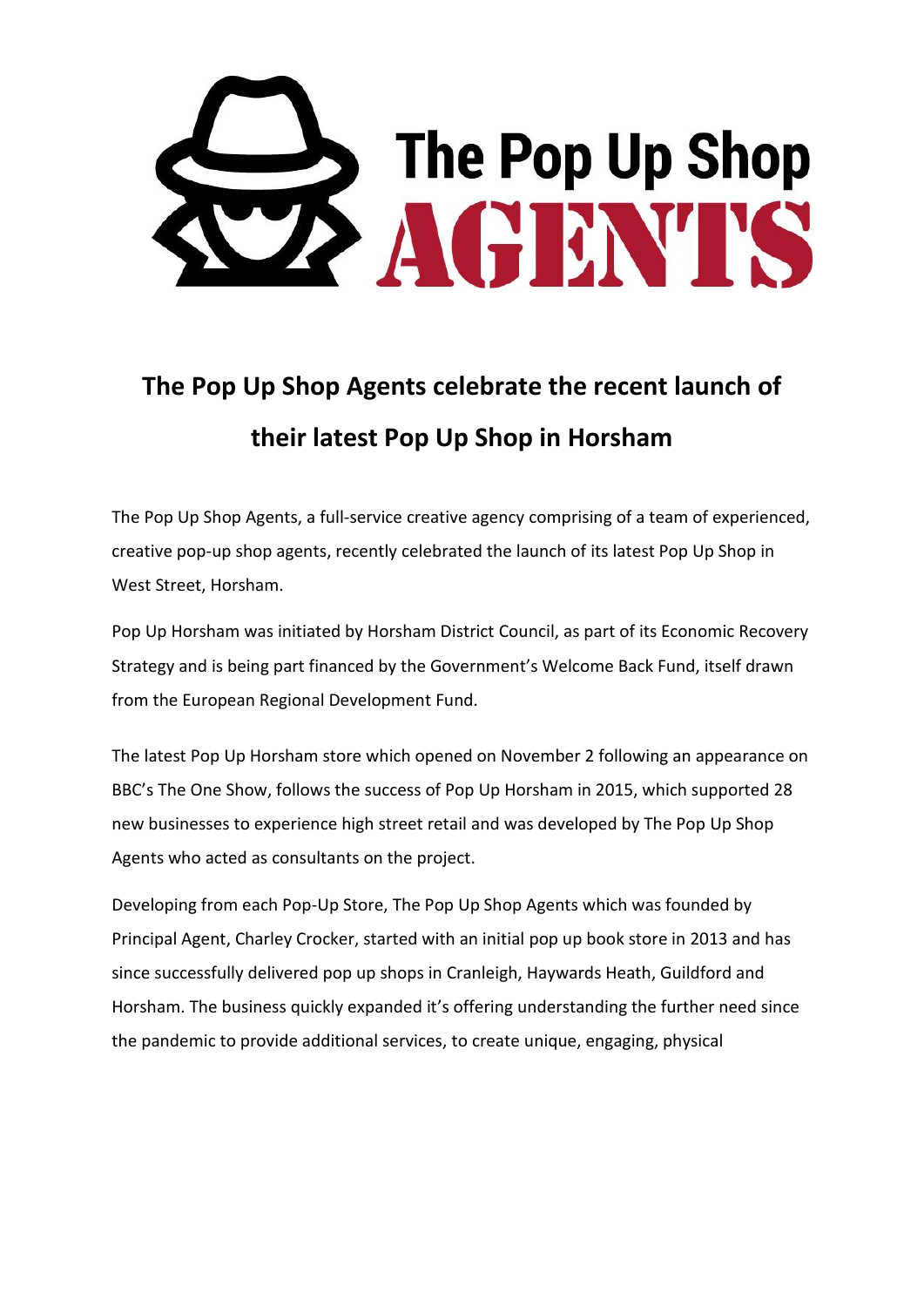

shopping experiences for retailers and customers alike. Offering bespoke packages from conception and beyond, from recruiting sellers, store managers, managing finances and legislation through to marketing, branding, social media, and PR. Building a pop up shop from an empty store and a concrete floor to a fully functioning successful store.

The Covid 19 pandemic has dramatically changes business and lives and we have changed the way we shop. Reflecting on these changes, The Pop Up Shop Agents are reinventing and rejuvenating local high streets and giving small businesses the opportunity to experience hybrid retail – online and on the high street. Working with a huge range of people who have been made redundant and started a new business and are looking at ways to grow their sales or test new products.

The Pop Up Shop Agents founder and Principal Agent, Charley Crocker, said: "We have grown and built upon every pop-up store we have created, both within our team and our offering, to develop a community within a store that provides a supportive and safe space for all our sellers, but we have also significantly expanded our offering to include additional services such as business mentoring, workshops, branding, PR, Marketing and social media support. With some of our stores receiving not only local PR coverage, but also national with a number of appearances on the BBC."

Charley added: "The Pop Up Shop Agents have a simple mission: to support small businesses, entrepreneurs, and start-ups, giving them the opportunity to dip their toe into high street retailing by proving affordable pop-up spaces."

The Pop Up Shop Agents Creative Strategy Agent, Laura Bennett, added: "As each of us are independent small business owners ourselves, we understand the importance of working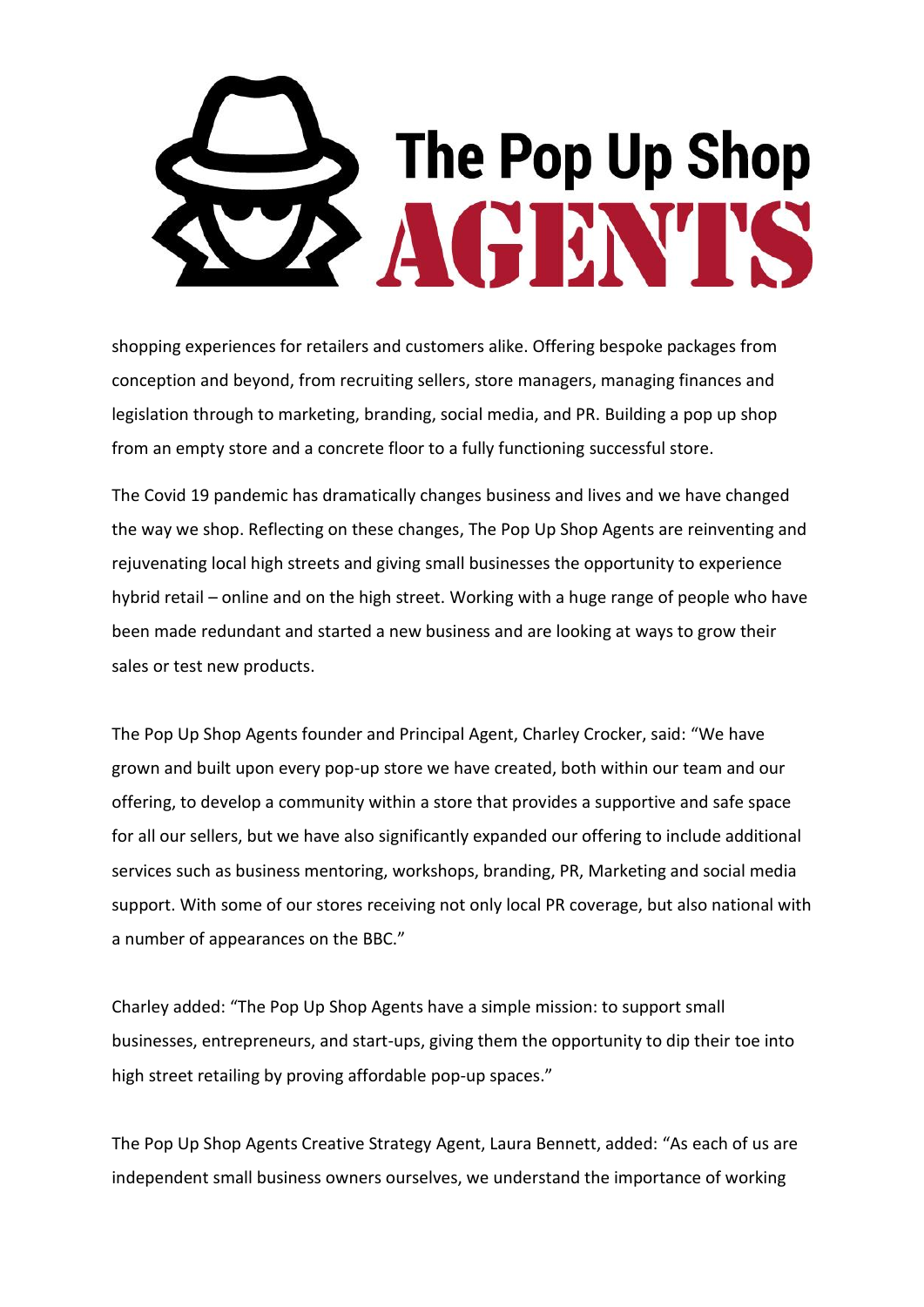

and supporting our local community by offering 121 business mentoring, workshops, and clear advice on access to business grants/funding."

Since the launch of the latest Pop Up Horsham shop, The Pop Up Shop Agents are working with other local councils and landlords to develop further Pop Up Shop opportunities from conception and beyond, offering bespoke packages tailored to suit the needs of the landlords from recruitment of sellers/entrepreneurs, set up of store, licences for sellers, insurance, health & safety, branding, PR, social media and marketing, QR Code installation, business mentoring for sellers/entrepreneurs, business support and training workshops for sellers/entrepreneurs and takedown of the store.

If you are a retail landlord interested in finding out more, contact The Pop Up Shop Agents at [hello@thepopupshopagents.co.uk](mailto:hello@thepopupshopagents.co.uk) or visit the website at [http://www.thepopupshopagents.co.uk.](http://www.thepopupshopagents.co.uk/)

-Ends-

**For further information:** Contact The Pop Up Shop Agents Charley Crocker or Laura Bennett at [hello@thepopupshopagents.co.uk](mailto:hello@thepopupshopagents.co.uk) Tel: 07786 810567